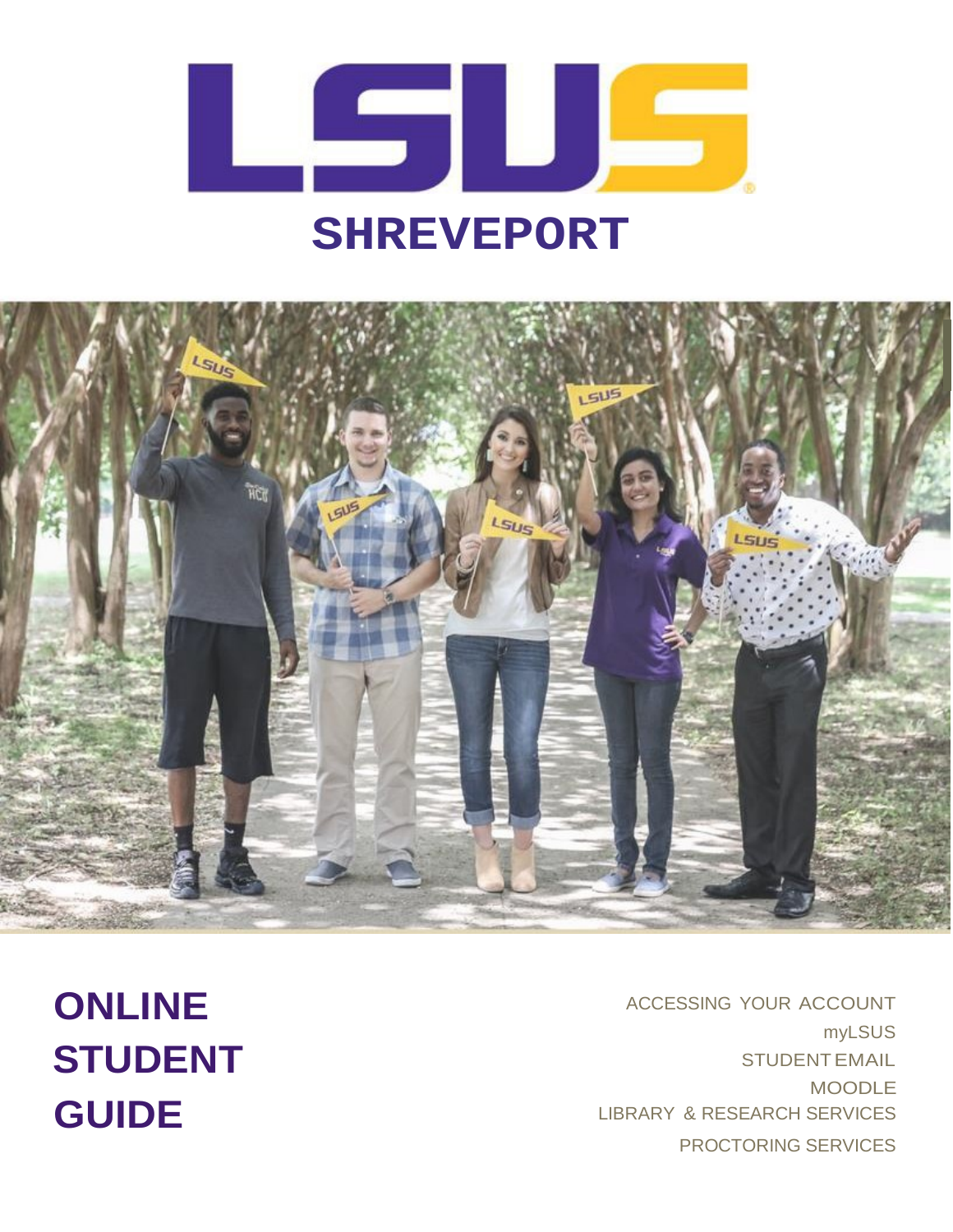# **SUS** | ONLINE STUDENT GUIDE

### Introduction:

LSU Shreveport online students are part of a vibrant learning community of fellow Pilots from around the globe. Our online community is connected through LSU Shreveport's internet-based applications and learning platforms, which allow students to manage communication tools, interact with classmates and faculty, and access library research services. This guide explores several online student resources.

### Student ID and PIN:

The Student ID and PIN serve as the student username and password. The ID and PIN provide access to all of the internet-based applications.

The Student ID and PIN are sent to the email listed on the completed application.

Forgot Student ID and/or PIN? Contact LSUS Informational Technology Services Department at:

(318) 797-5221 OR [its@lsus.edu](mailto:its@lsus.edu)

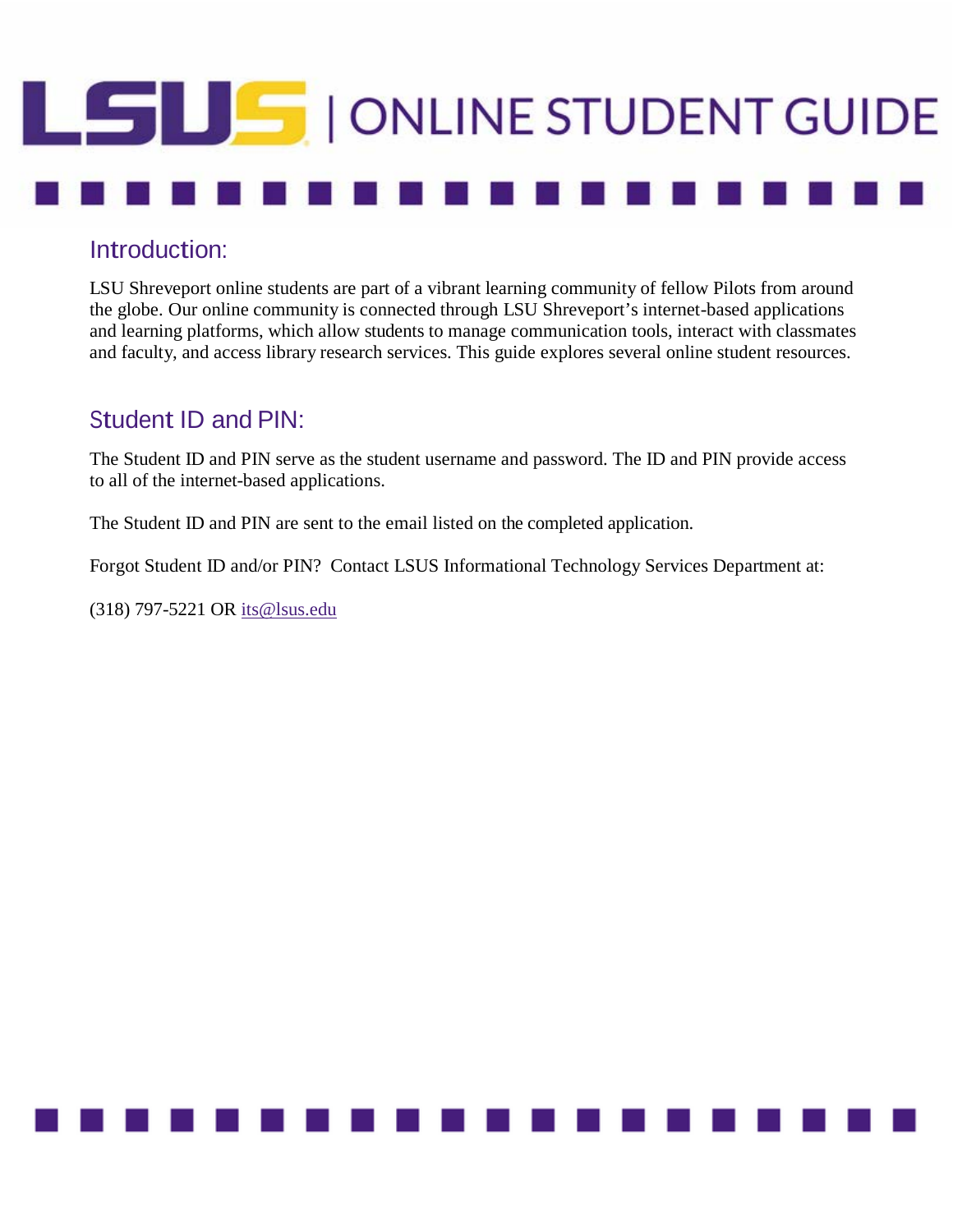# LSUS | ONLINE STUDENT GUIDE

Accessing Internet-based Applications:

myLSUS, Student Email, Moodle, and Library

Follow these steps:

- Go to [www.lsus.edu](http://www.lsus.edu/)
- Go to the Quick Links drop-down menu for links to all your Internet-based Applications.

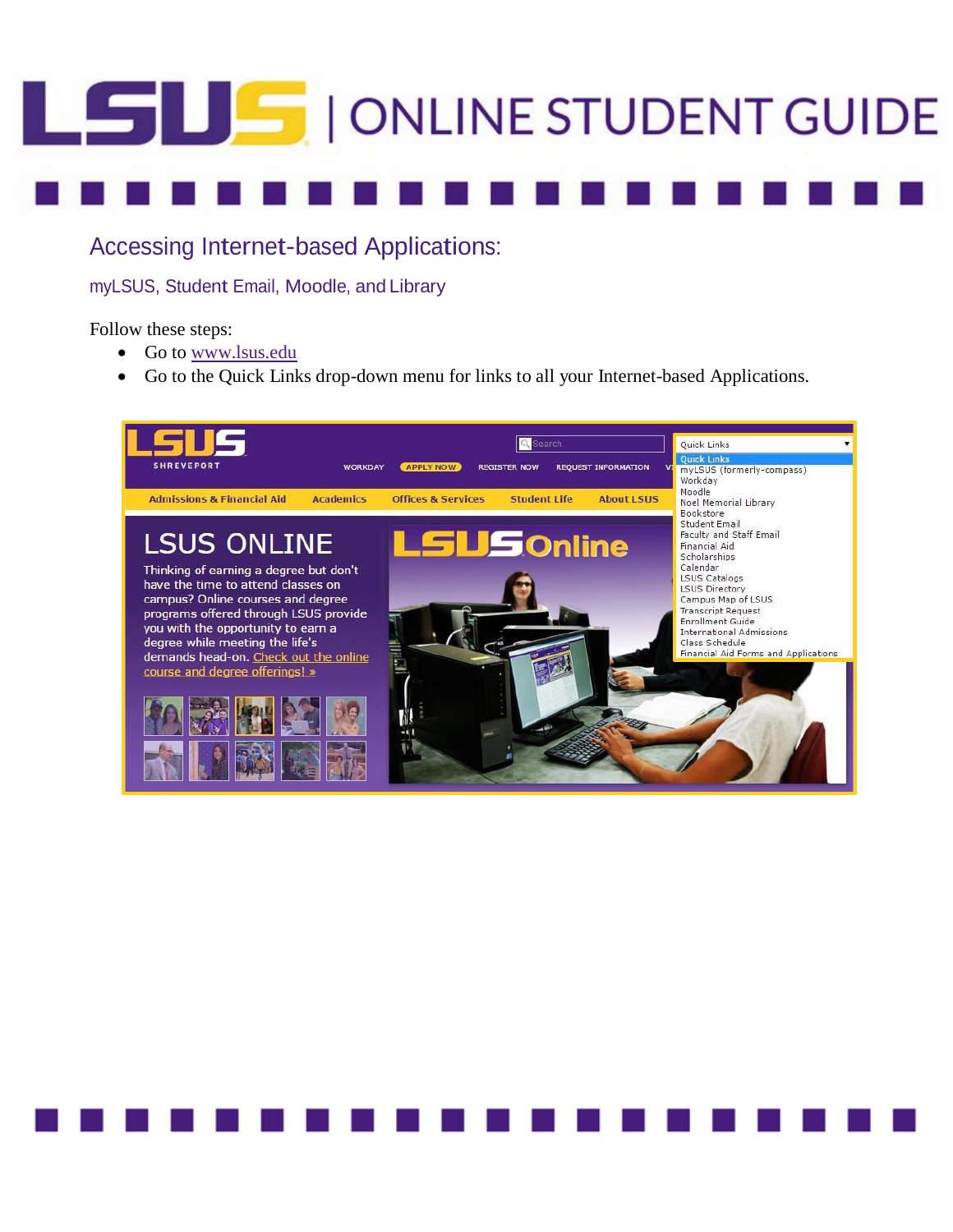## LSUS | ONLINE STUDENT GUIDE

### myLSUS:

myLSUS is the web-based interface to student information at LSU Shreveport. Students use myLSUS to:

- Search course offerings and register for classes
- Find required textbooks
- Track financial aid status and apply awards to tuition
- Pay tuition and fees
- Print unofficial transcripts and request official transcripts
- View grades
- Update personal information, and
- Verify enrollment for employers.

### Student Email:

Student email is a Microsoft Outlook Web App that allows students to receive communications from LSU Shreveport faculty, staff, and administration. New student email addresses are generated 1-2 weeks prior to the start of the term. The student email account serves as the primary method of communication for important information from LSU Shreveport.

### Moodle:

Moodle is LSU Shreveport's Learning Management System and serves as the virtual classroom. Moodle allows teachers and students to share messages, assignments, quizzes and more.

### Library and Research Services:

The LSU Shreveport Noel Memorial Library provides access to research databases, articles, e-books and other e-resources.